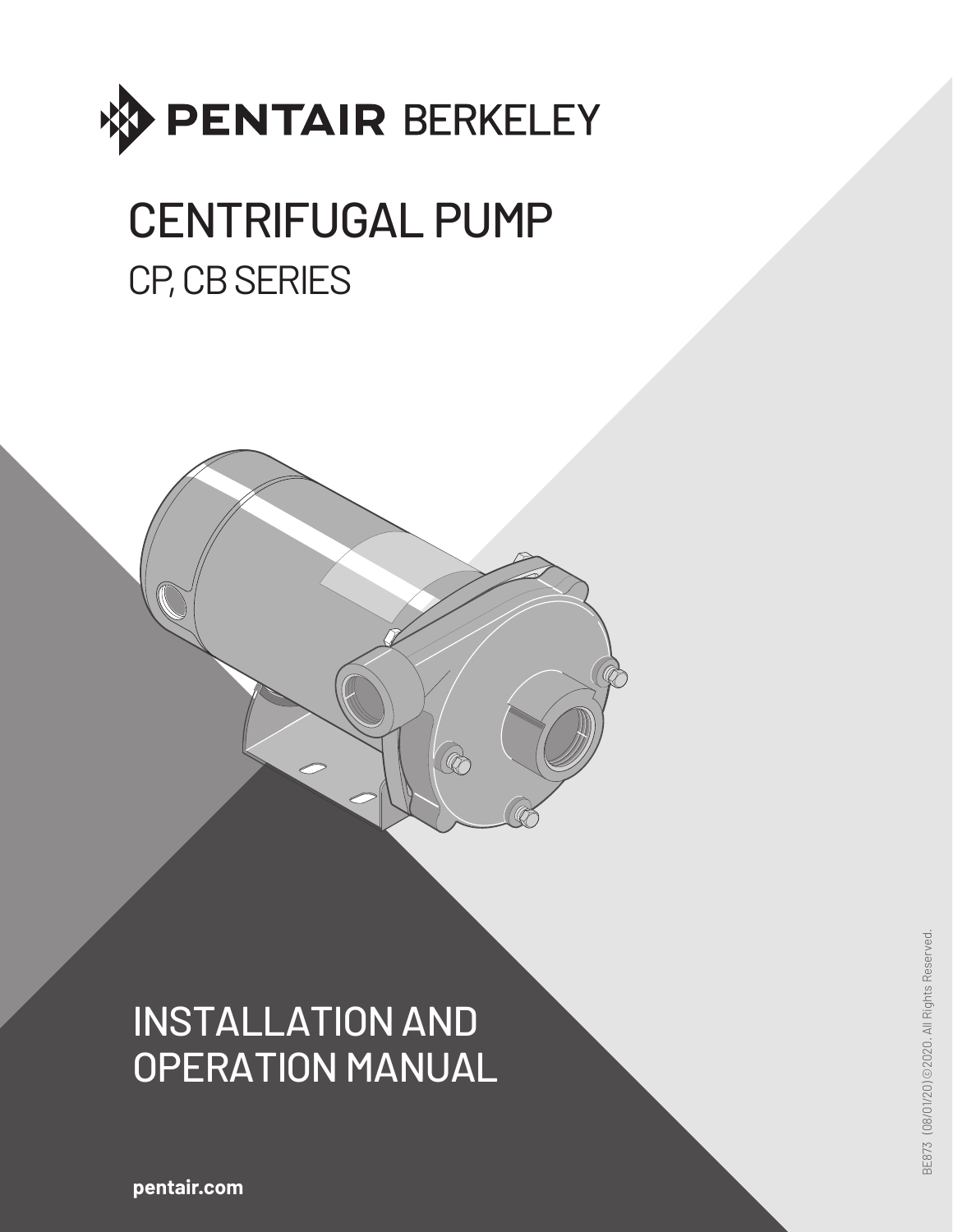# **TABLE OF CONTENTS**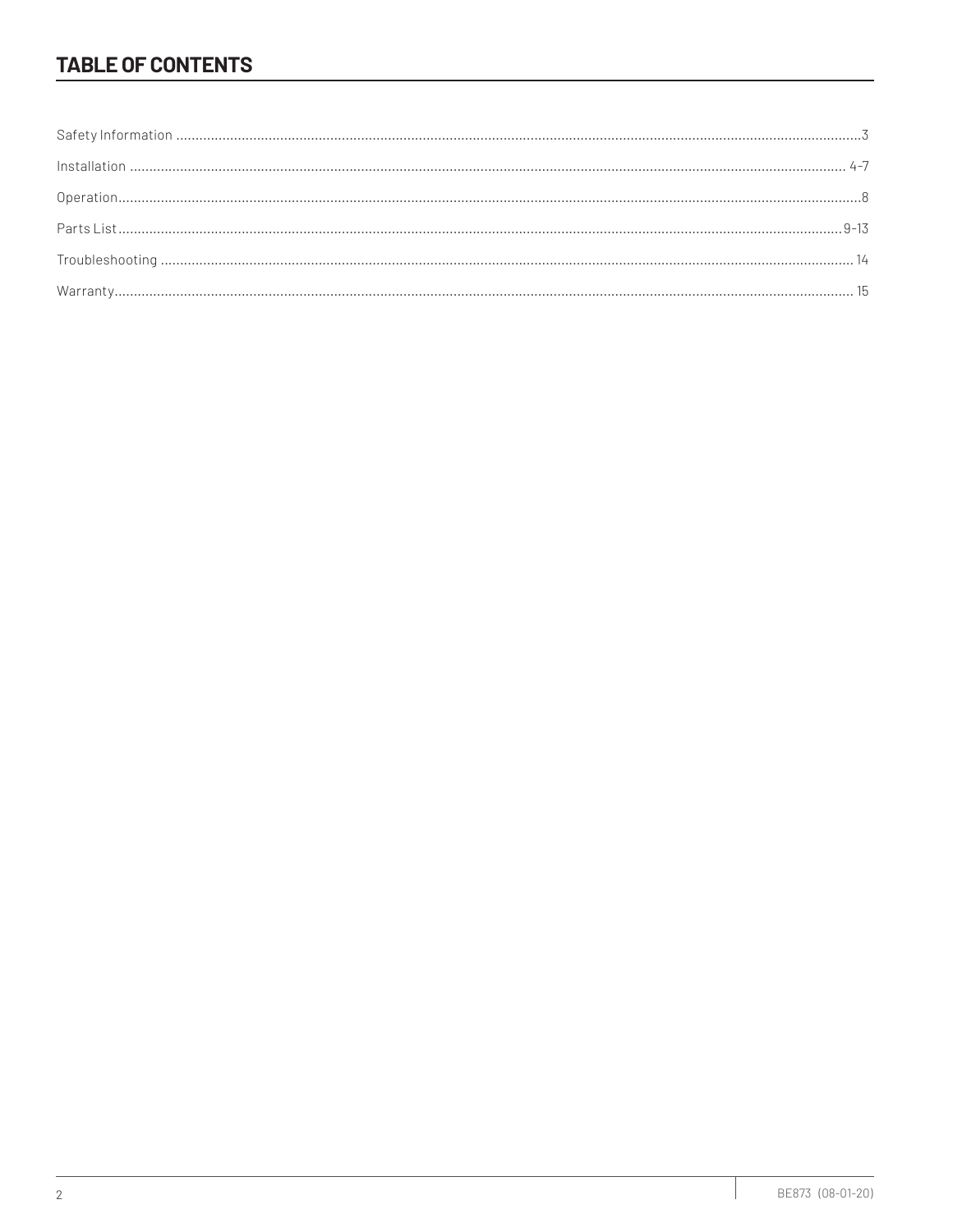#### **IMPORTANT SAFETY INSTRUCTIONS**

**SAVE THESE INSTRUCTIONS:** For optimal performance and operation, read these instructions carefully before installing your new pump. This manual provides valuable guidance and instructions that should be followed to perform installation, operation and maintenance procedures for this product. It should be kept near the installation for immediate reference. Record nameplate data from your new pump on the blank template located in "Maintenance" on Page 7 for future reference.

 $\mathbf A$  This is the safety alert symbol. When you see this symbol on your pump or in this manual, look for one of the following signal words and be alert to the potential for personal injury.

ADANGER warns about hazards that will cause serious personal injury, death or major property damage if ignored.

A wARNING warns about hazards that can cause serious personal injury, death or major property damage if ignored.

A CAUTION warns about hazards that will or can cause minor personal injury or property damage if ignored.

**NOTICE** indicates special instructions which are important but not related to hazards.

The hazards stated in this manual are not all-inclusive. To minimize the risk of hazard, it is strongly recommended that installation, operation and maintenance be performed by a qualified professional in accordance with local codes and standards for safe operation.

#### **CALIFORNIA PROPOSITION 65 WARNING**

**AWARNING** This product and related accessories contain chemicals known to the State of California to cause cancer, birth defects or other reproductive harm.

#### **ELECTRICAL SAFETY**

**AWARNING Risk of electric shock.** Can shock, burn or kill. All wiring should be done by a qualified electrician.

- Wire motor for correct voltage. See "Installation" section (refer to page 5) of this manual and motor nameplate.
- Ground motor before connecting to power supply.
- Follow wiring instructions in this manual when connecting motor to power lines.
- A complete power disconnect switch must be incorporated in the fixed wiring.
- Install, ground, wire and maintain your pump in compliance with all applicable national and local codes and ordinances. Consult your local building inspector for code information.

#### **GENERAL SAFETY**

**AWARNING Risk of explosion.** The pump body may explode if used to boost pressure above the pressures noted on Page 3. Do not use this pump with inlet pressure greater than 70 psi (483 kPa)or less than 3 psi (20.7 kPa). If not already in the piping system, install a pressure relief valve in the pump discharge line capable of passing the full pump flow at maximum rated pressure. If local code requires installation of a pressure relief valve capable of handling the full pump flow at a pressure less than 100 psi (689 kPa), follow the code requirements.

**AWARNING Risk of fire or explosion.** To avoid risk of fire and explosion, pump water only with this pump. Do not pump salt water, flammable liquids or chemicals. Do not use the pump near gas pilot lights or where chemical or gas fumes are present. Use of an electric pump with liquids other than water or in an atmosphere containing chemical or gas fumes may ignite those liquids or gases and cause injury or death due to an explosion and/or fire. Pump approved liquids only with this pump.

**A CAUTION Risk of burns.** If water is trapped in the pump during operation it may turn to steam. Trapped steam may cause an explosion resulting in injury or property damage. Never run the pump with the outlet closed or obstructed.

**A CAUTION Risk of freezing.** Do not allow pump, piping, or any other system component containing water to freeze. Freezing may damage system, leading to injury or flooding. Allowing pump or system components to freeze will void the warranty.

**NOTICE** only service agent or qualified person should replace power cord to avoid injury.

Periodically inspect pump and system components.

Wear safety glasses at all times when working on pumps.

Keep work area clean, uncluttered and properly lighted; store properly all unused tools and equipment.

#### **ORDERING REPLACEMENT PARTS**

Locate the Pentair Sta-Rite\* nameplate on pump. This plate is normally on the pump case or bracket (seal plate). To ensure receipt of correct parts, provide all nameplate data when ordering. Catalog number is most important to reference. Write the nameplate information below, as nameplates can become worn or lost.

Model: S.N. or Date: Impeller Dia: Catalog No: \_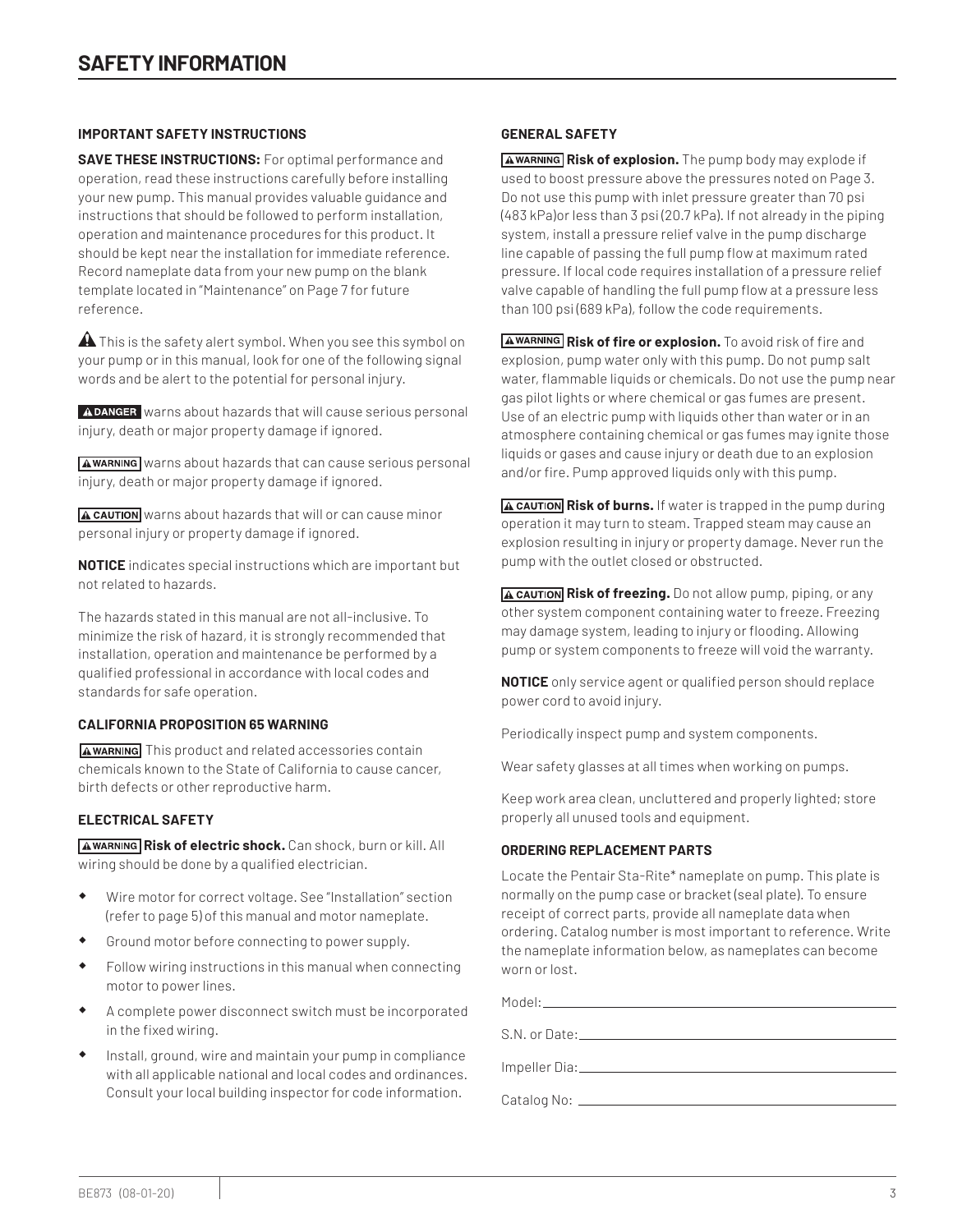Connection diagram for dual voltage, single-phase motors. Your dual-voltage motor's terminal board (under the motor end cover) will match one of the diagrams below. Follow that diagram if necessary to convert motor to 115 Volt power.

Connect power supply wires to L1 and L2. For 3-phase motors, or if motor does not match these pictures, follow the connection diagram on the motor nameplate.

# **THE MOTOR IS SET FOR 230 VOLTS WHEN SHIPPED.**

To change the motor to use 115 volts:

- 1. Turn off power
- 2. Remove the back motor cover.
- 3. Use a screwdriver or 1/2" wrench and turn the voltage selector dial counterclockwise until 115 shows in the dial opening.
- 4. Reinstall the motor cover.

**WARNING Hazardous voltage.** Can shock, burn, or cause death. Disconnect power to motor before working on pump or motor. Ground motor before connecting to power supply.

#### **WIRING**

**Ground motor before connecting to electrical power supply. Failure to ground motor can cause severe or fatal electrical shock hazard.**

 **Do not ground to a gas supply line.**

**A** To avoid dangerous or fatal electrical shock, turn OFF **power to motor before working on electrical connections.**

**A** Supply voltage must be within ±10% of nameplate voltage. **Incorrect voltage can cause fire or damage motor and voids warranty. If in doubt consult a licensed electrician.**

 **Use wire size specified in Wiring Chart (Page 3). If possible, connect pump to a separate branch circuit with no other appliances on it.**

#### **Wire motor according to diagram on motor nameplate. If nameplate diagram differs from diagrams above, follow nameplate diagram.**

- 1. Install, ground, wire and maintain your pump in compliance with the National Electrical Code (NEC) in the U.S., or the Canadian Electrical Code (CEC), as applicable, and with all local codes and ordinances that apply. Consult your local building inspector for code information.
- 2. Provide a correctly fused disconnect switch for protection while working on motor. For switch requirements, consult your local building inspector for information about codes.
- 3. Disconnect power before servicing motor or pump. If the disconnect switch is out of sight of pump, lock it open and tag it to prevent unexpected power application.
- 4. Ground the pump permanently using a wire of the same size as that specified in wiring chart (Page 3). Make ground connection to green grounding terminal under motor canopy marked GRD. or  $\Leftarrow$ .
- 5. Connect ground wire to a grounded lead in the service panel or to a metal underground water pipe or well casing at least 10 feet long. Do not connect to plastic pipe or insulated fittings.
- 6. Protect current carrying and grounding conductors from cuts, grease, heat, oil, and chemicals.
- 7. Connect current carrying conductors to terminals L1 and L2 under motor canopy. When replacing motor, check wiring diagram on motor nameplate against Figure 3. If the motor wiring diagram does not match either diagram in Figure 3, follow the diagram on the motor.

**IMPORTANT:** 115/230 Volt single phase models are shipped from factory with motor wired for 230 volts. If power supply is 115 volts, remove motor canopy and reconnect motor as shown in Figure 4. Do not try to run motor as received on 115 volt current.

- 8. Motor has automatic internal thermal overload protection. If motor has stopped for unknown reasons, thermal overload may restart it unexpectedly, which could cause injury or property damage. Disconnect power before servicing motor.
- 9. If this procedure or the wiring diagrams are confusing, consult a licensed electrician.



**Figure 3: Changing the Voltage Setting**



**Figure 4: Motor Set for 115 Volt Operation**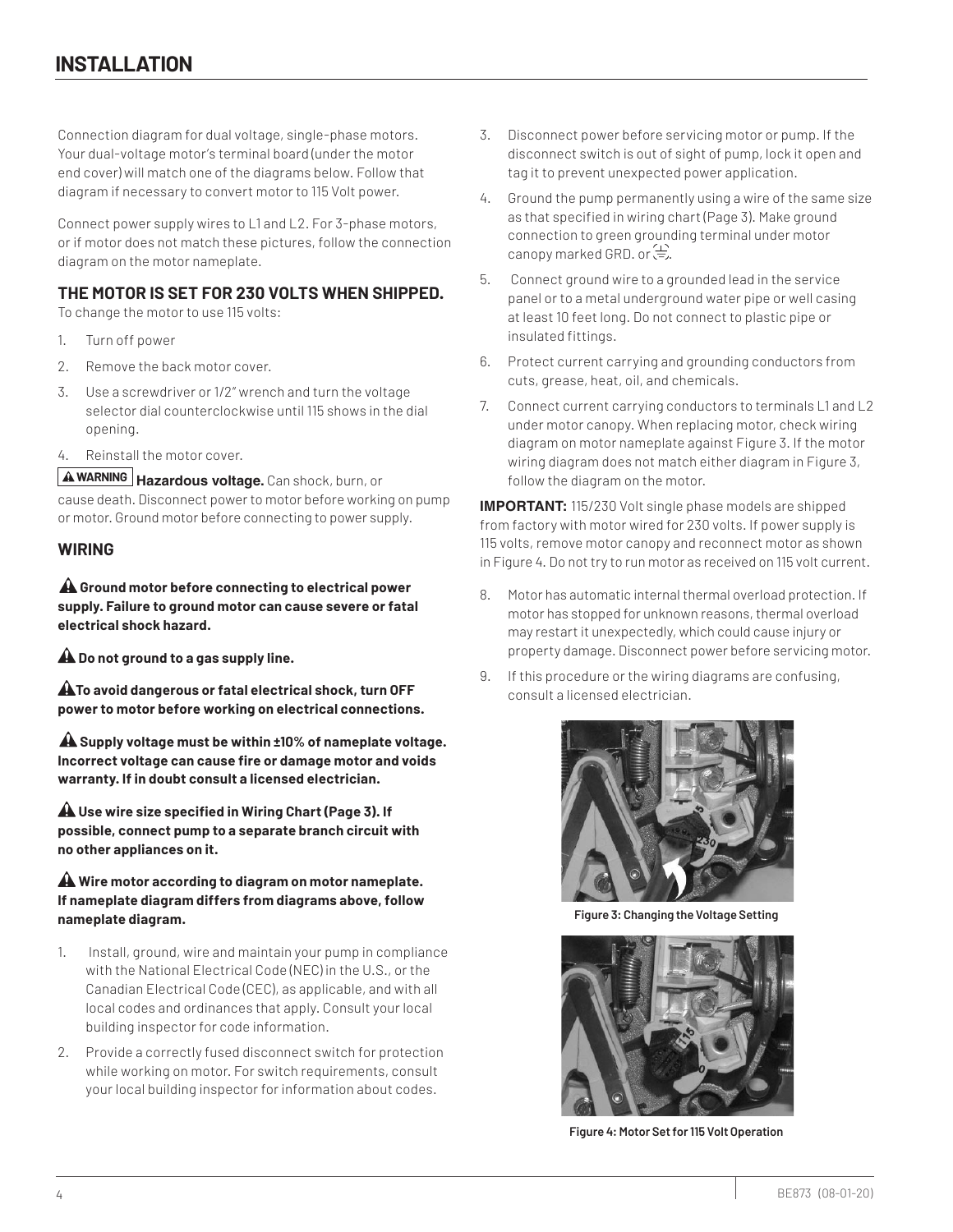

**Figure 1: Recommended Connections**



**Figure 2: Not Recommended Connections**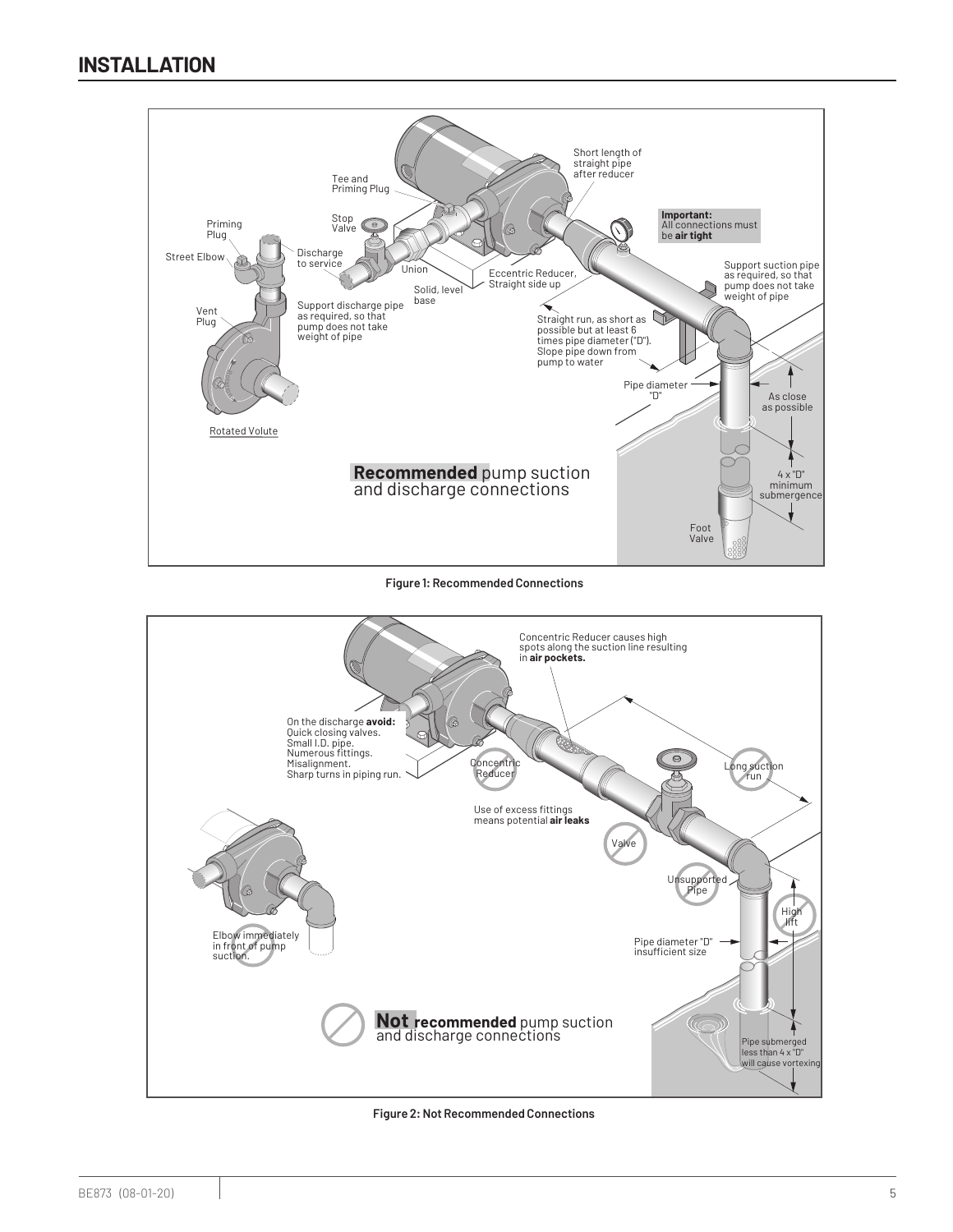#### **MODEL TYPE**

Medium Head - Noryl® Impellers Medium Head – Brass Impellers High Head - Noryl® Impellers High Head – Brass Impellers 1/3 through 2-1/2 H.P. 115/230 Volt Single Phase 230 Volt Single Phase 230/460 Volt Three Phase

#### **PIPING - GENERAL**

Support both suction and discharge piping independently at a point near the pump to avoid putting a strain on the pump housing. Start all piping **AT THE PUMP.**

Increase pipe diameter at both the suction and discharge by one (1) standard pipe size (minimum) to obtain desired performance and flow rate. Refer to Table I when sizing pipe for your pumping system.

**NOTICE:** Do not use pipe with smaller diameter on the suction side of pump.

|           | <b>PUMP PORT</b><br>SIZE (NPT) | <b>RECOMMENDED</b><br><b>PIPE SIZE</b> |           |  |  |
|-----------|--------------------------------|----------------------------------------|-----------|--|--|
| Suction   | Discharge                      | Suction                                | Discharge |  |  |
| $1 - 1/4$ |                                | $1 - 1/2$                              | $1 - 1/4$ |  |  |
| $1 - 1/2$ | $1 - 1/4$                      | 2                                      | $1 - 1/2$ |  |  |
|           | $1 - 1/2$                      | 3                                      |           |  |  |

#### **Table I: Piping**

#### **SUCTION PIPE**

Increase pipe size from pump suction port as shown in Table I.

Figure 1 (Page 2) depicts a recommended run of pipe and fittings for the suction side of a centrifugal pump. Please refer to this illustration when choosing pipe and fittings for your suction connection.

**IMPORTANT:** All connections must be air tight!

Figure 2 (Page 2) depicts conditions that are **NOT DESIRABLE** on the suction side of a centrifugal pump and may cause problems in flow rate and priming. Please look this illustration over carefully before choosing pipe and fittings for your suction connection.

#### **DISCHARGE PIPING**

Increase pipe size from pump discharge port as shown in Table I. Figure 1 (Page 2) depicts a recommended run of pipe and fittings for the discharge. Install tee with priming plug as close to pump as possible. Figure 2 (Page 2) notes conditions that should be avoided. Please read over carefully before making discharge connection.

#### **PRIMING THE PUMP**

A pump is primed when all air in the suction line and pump volute has been evacuated and replaced with water.

#### **TO PRIME:**

- 1. Close valve in discharge line.
- 2. Remove priming plug from tee and fill pump and suction line with water until water is flowing back out of tee
- 3. Replace priming plug.
- 4. Start pump and slowly open valve until desired water flow is achieved.

**NOTICE:** If water is not being pumped, turn off pump, close valve, and repeat steps 1 thru 4. If pump volute is rotated as shown in Figure 1 (Page 2), loosen vent plug when priming to evacuate air trapped inside volute. Tighten when volute is completely filled with water.

NOTICE: Do not run the pump dry. This will damage mechanical seal and void warranty.

**CAUTION Burn hazard.** Motor normally operates at high temperature and will be too hot to touch. It is protected from heat damage during operation by an automatic internal cutoff switch. Before handling pump or motor, stop motor and allow it to cool for 20 minutes.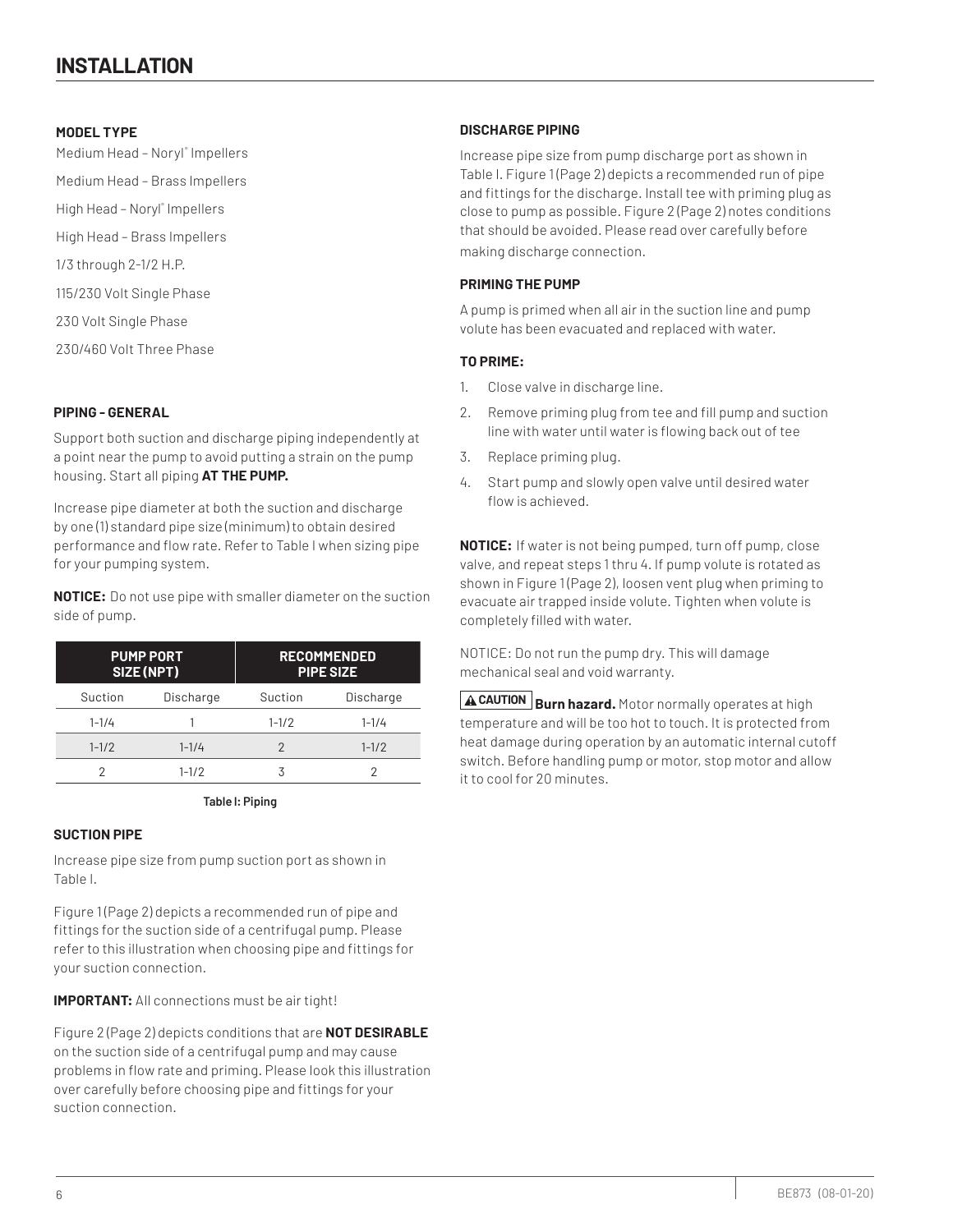|                         |                 | <b>BRANCH</b>                 |                 |                         | DIAMETER IN FEET FROM MOTOR TO METER |                             |                 |                  |  |
|-------------------------|-----------------|-------------------------------|-----------------|-------------------------|--------------------------------------|-----------------------------|-----------------|------------------|--|
|                         | <b>MAX.LOAD</b> | <b>FUSE*</b><br><b>RATING</b> | 0' TO 50'       | 51' TO 100'             |                                      | 101' TO 200'   201' TO 300' | 301' TO 400'    | 401' TO 500'     |  |
| MOTOR HP                | <b>AMPERES</b>  | <b>AMPS</b>                   |                 |                         |                                      | <b>WIRE SIZE</b>            |                 |                  |  |
|                         |                 |                               |                 | SINGLE PHASE - 115 VOLT |                                      |                             |                 |                  |  |
| 1/3                     | 9.4             | 15                            | 14              | 14                      | 12                                   | 10                          | $\, 8$          | $\, 8$           |  |
| 1/2                     | 9.4             | 15                            | 14              | 14                      | 12                                   | 10                          | 8               | 8                |  |
| 3/4                     | 12.2            | 20                            | 12              | 12                      | $10$                                 | 8                           | $6\,$           | $\overline{4}$   |  |
| $\mathbf{1}$            | 14.8            | 20                            | 12              | 12                      | 8                                    | 6                           | 6               | 4                |  |
| $1 - 1/2$               | 19.2            | 30                            | 10 <sup>°</sup> | 10                      | 8                                    | $6\phantom{1}$              | $\overline{4}$  | $\sqrt{2}$       |  |
| $\overline{2}$          | 24.0            | 30                            | 12              | 10                      | 6                                    | 6                           | 4               | 4                |  |
| SINGLE PHASE - 230 VOLT |                 |                               |                 |                         |                                      |                             |                 |                  |  |
| 1/3                     | 4.7             | 15                            | 14              | 14                      | 14                                   | 12                          | 12              | 10 <sup>10</sup> |  |
| 1/2                     | 4.7             | 15                            | 14              | 14                      | 14                                   | 12                          | 12              | 10               |  |
| 3/4                     | 6.1             | 15                            | 14              | 14                      | 14                                   | 14                          | 12              | 10               |  |
| $\mathbf{1}$            | 7.4             | 15                            | 14              | 14                      | 14                                   | 12                          | 12              | 10               |  |
| $1 - 1/2$               | 9.6             | 15                            | 14              | 14                      | 14                                   | 12                          | 10              | 10               |  |
| 2                       | 12.0            | 15                            | 14              | 14                      | 12                                   | 12                          | 10 <sup>°</sup> | 8                |  |
| $2 - 1/2$               | 12.0            | 15                            | 14              | 14                      | 12                                   | 12                          | 10 <sup>°</sup> | $\, 8$           |  |
|                         |                 |                               |                 | THREE PHASE - 230 VOLT  |                                      |                             |                 |                  |  |
| 1/2                     | 2.3             | 15                            | 14              | 14                      | 14                                   | 14                          | 14              | 14               |  |
| 3/4                     | 3.1             | 15                            | 14              | 14                      | 14                                   | 14                          | 14              | 14               |  |
| $\mathbf{1}$            | 3.6             | 15                            | 14              | 14                      | 14                                   | 14                          | 14              | 14               |  |
| $1 - 1/2$               | 4.7             | 15                            | 14              | 14                      | 14                                   | 14                          | 14              | 14               |  |
| $\mathbf{2}$            | 6.8             | 15                            | 14              | 14                      | 14                                   | 14                          | 14              | 12               |  |
| $2 - 1/2$               | 8.5             | 15                            | 14              | 14                      | 14                                   | 14                          | 14              | 12               |  |
|                         |                 |                               |                 | THREE PHASE - 460 VOLT  |                                      |                             |                 |                  |  |
| 1/2                     | 1.15            | 15                            | 14              | 14                      | 14                                   | 14                          | 14              | 14               |  |
| 3/4                     | 1.55            | 15                            | 14              | 14                      | 14                                   | 14                          | 14              | 14               |  |
| $\overline{1}$          | 1.8             | 15                            | 14              | 14                      | 14                                   | 14                          | 14              | 14               |  |
| $1 - 1/2$               | 2.35            | 15                            | 14              | 14                      | 14                                   | 14                          | 14              | 14               |  |
| $2^{\circ}$             | 3.4             | 15                            | 14              | 14                      | 14                                   | 14                          | 14              | 14               |  |
| $2 - 1/2$               | 4.25            | 15                            | 14              | 14                      | 14                                   | 14                          | 14              | 14               |  |

\*A Fusetron is recommended instead of a fuse in any motor circuit.

**Table II - Recommended Fusing and Wiring Data - 60 cycle motors**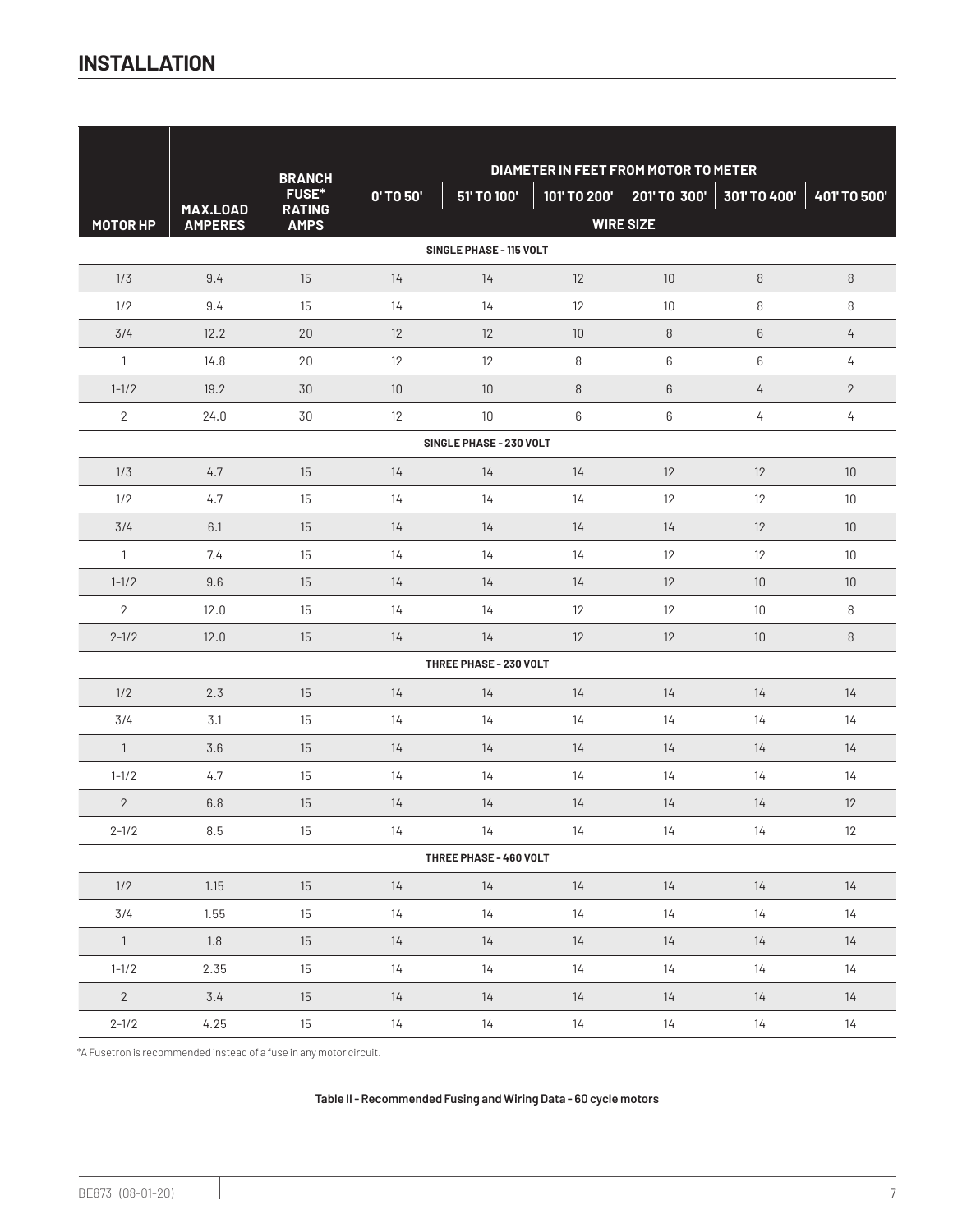# **PUMP SERVICE**

This centrifugal pump requires little or no service other than reasonable care and periodic cleaning. Occasionally, however, a shaft seal (Key No. 4, Page 6) may become damaged and must be replaced. The procedure as outlined below will enable you to replace the seal.

**NOTICE:** These mechanical seals are supplied with either a rubber seat ring or a sealing O-Ring. They are completely interchangeable.

**NOTICE:** The highly polished and lapped faces of this seal are easily damaged. Read instructions and handle the seal with care.

Some models are equipped with an impeller screw, which has a left hand thread. Before unscrewing the impeller, remove the impeller screw.

## **REMOVAL OF OLD SEAL**

- 1. After unscrewing impeller (Key No. 5, Page 6), carefully remove rotating part of seal by prying up on sealing washer, using two screwdrivers (see Figure 5A). Use care not to scratch motor shaft.
- 2. Remove seal plate (Key No. 3) from motor and place on flat surface, face down. Use a screwdriver to push ceramic seat out from seal cavity (see Figure 5B).

California Proposition 65 Warning

**WARNING This product and related accessories contain chemicals known to the State of California to cause cancer, birth defects or other reproductive harm.**

## **INSTALLATION OF FLOATING SEAT (FIGURE 5C)**

- 1. Clean polished surface of floating (ceramic) seat with clean cloth.
- 2. Turn seal plate over so seal cavity is up; clean cavity thoroughly.
- 3. Lubricate outside rubber surface or O-Ring of ceramic seat with soapy water and press firmly into seal cavity with fingerpressure. If seat will not locate properly in this manner, place cardboard washer over polished face of seat and press into seal cavity using a 3/4" socket or 3/4" piece of standard pipe.
- 4. Dispose of cardboard washer. Be sure polished surface of seat is free of dirt and has not been damaged by insertion. Remove excess soapy water.

## **INSTALLATION OF ROTATING PART OF SEAL UNIT (FIGURE 5D)**

- 1. Reinstall seal plate using extreme caution not to hit ceramic portion of seal on motor shaft.
- 2. Inspect shaft to make sure that it is clean.
- 3. Clean face of sealing washer with clean cloth.
- 4. Lubricate inside diameter and outer face of rubber drive ring (see Figure 5D) with soapy water and slide assembly on motor shaft (sealing face first) until rubber drive ring hits shaft shoulder.
- 5. Screw impeller on shaft until impeller hub hits shaft shoulder. This will automatically locate seal in place and move the sealing washer face uagainst the facing seat. Reinstall impeller screw (if used).

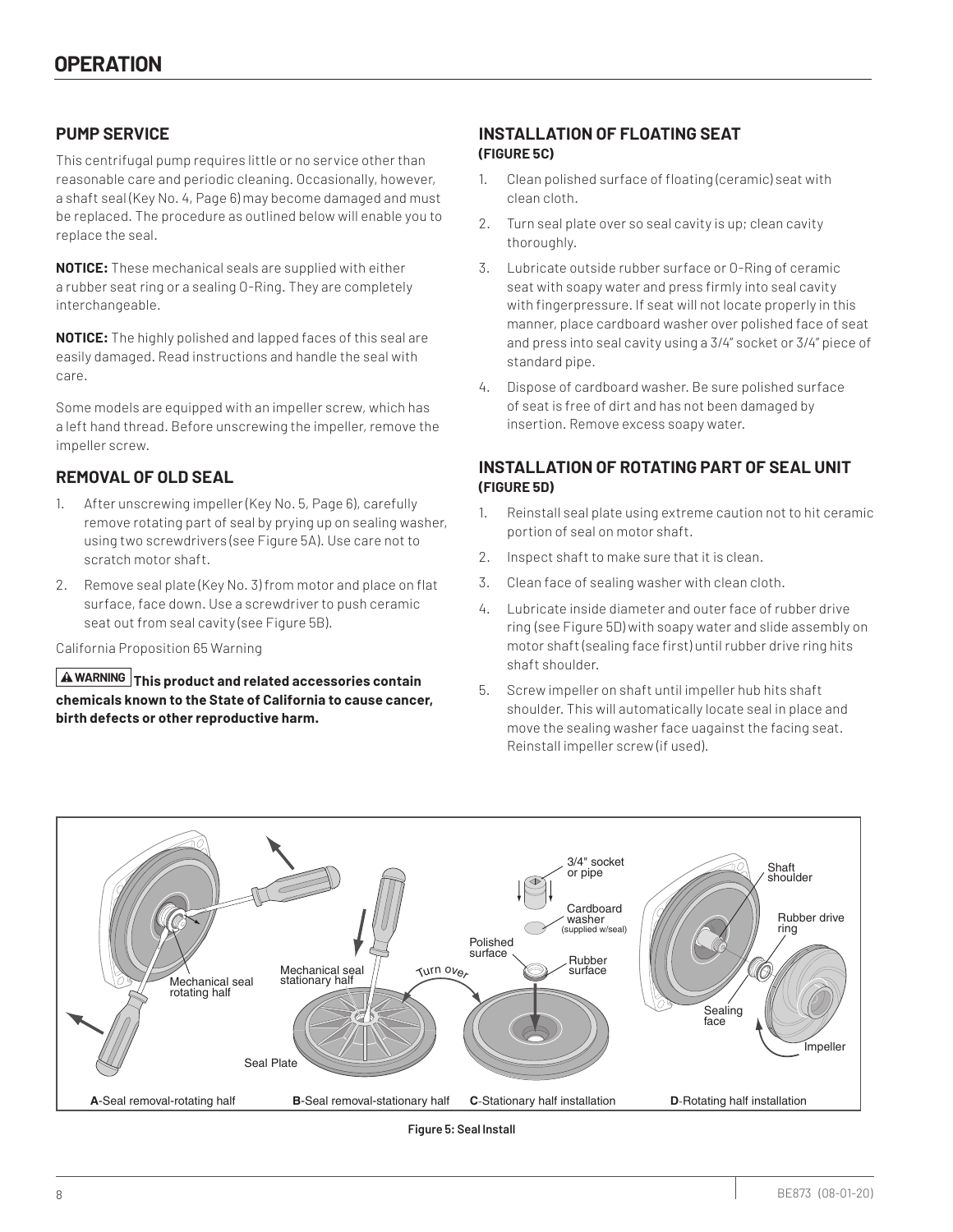

**Figure 6: Capscrew Configuration**



**Figure 7: Stud Configuration**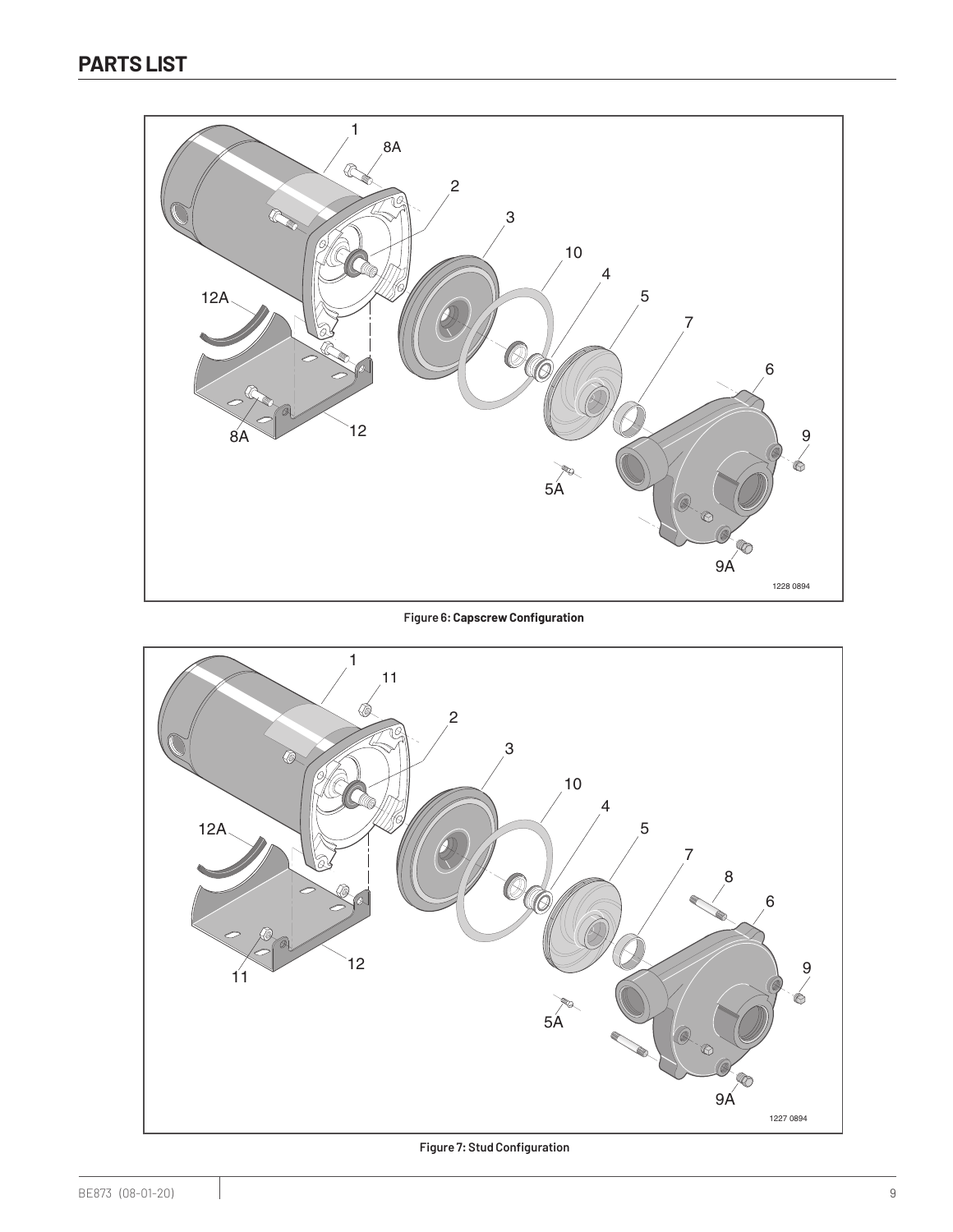| Medium Head - Noryl® Impeller Repair Parts |  |
|--------------------------------------------|--|
|--------------------------------------------|--|

|                          |                                             |                           | <b>MOTOR AND HORSEPOWER</b> |                              |                            |                         |                                |                            |
|--------------------------|---------------------------------------------|---------------------------|-----------------------------|------------------------------|----------------------------|-------------------------|--------------------------------|----------------------------|
|                          |                                             |                           | <b>CP1MPS</b>               |                              |                            |                         | <b>CP1-1/4XPS</b>              |                            |
| <b>KEY</b><br><b>NO.</b> | <b>PART</b><br><b>DESCRIPTION</b>           | <b>NO.</b><br><b>USED</b> | $1/3$ HP<br>S39489          | $1/2$ HP<br>S39490<br>S39491 | 3/4 HP<br>S39492<br>S39493 | 1HP<br>S39494<br>S39495 | $1-1/2$ HP<br>S39496<br>S39497 | $2$ HP<br>S39498<br>S39499 |
| $1*$                     | Motor-115/230V, 60<br>Cycle, Single Phase   | $\mathbf{1}$              | J218-582APKG                | J218-582APKG                 | J218-590PKG                | J218-596PKG             | J218-601PKG                    | J218-883APKG               |
| $1*$                     | Motor-230/460V, 60<br>Cycle, Three Phase    | $\mathbf{1}$              |                             | AP100CL                      | AP100DL                    | AP100EL                 | AP100FL                        | AP100GL                    |
| $+2$                     | Water Slinger                               | $\mathbf{1}$              | 17351-0009                  | 17351-0009                   | 17351-0009                 | 17351-0009              | 17351-0009                     | 17351-0009                 |
| 3                        | Seal Plate                                  | $\mathbf{1}$              | $N3-8$                      | $N3-8$                       | $N3-8$                     | $N3-8$                  | $C3 - 52$                      | $C3-52$                    |
| $+4$                     | <b>Shaft Seal</b>                           | $\mathbf{1}$              | U9-469                      | U9-469                       | U9-469                     | U9-469                  | U9-469                         | U9-469                     |
| 5                        | Impeller - Single Phase                     | $\mathbf{1}$              | J105-42PHA                  | J105-42PHA                   | J105-42PJA                 | J105-42P                | C105-114PNF                    | C105-114PNG-A              |
| 5                        | Impeller - Three Phase                      | $\mathbf{1}$              |                             | J105-42PHA                   | J105-42PJA                 | J105-42PPA              | C105-114PNPA                   | C105-114PNG-A              |
| 5A                       | Impeller Screw - Single<br>Phase            | $\mathbf{1}$              |                             |                              |                            |                         |                                | C30-14SS                   |
| 5А                       | Impeller Screw - Three<br>Phase             | $\mathbf{1}$              |                             | C30-6SS                      | C30-6SS                    | C30-6SS                 | C30-14SS                       | C30-14SS                   |
| $6\,$                    | Volute Assembly - w/<br>Wear Ring           | $\mathbf{1}$              | C101-122E                   | C101-122E                    | C101-122E                  | C101-122                | C201-123                       | C201-123                   |
| 7                        | Wear Ring (only)                            | (1)                       | $N23-7$                     | N23-7                        | N23-7                      | N23-7                   | C23-19                         | C23-19                     |
| 8                        | Studs - $3/8$ - $16x$<br>$1 - 13/16"$ Lg.   | (4)                       |                             |                              |                            |                         | U30-35SS                       | U30-35SS                   |
| 9                        | Pipe Plug - 1/4" NPT                        | (1)                       |                             |                              |                            |                         | U78-57DT                       | U78-57DT                   |
| <b>9A</b>                | Drain Plug - 1/4" NPT                       | (3)                       |                             |                              |                            |                         | U78-941ZPV                     | U78-941ZPV                 |
| 8                        | Capscrew - $3/8$ - $16x$<br>$1 - 1/2"$ Lg.  | $\overline{2}$            | U30-76ZP                    | U30-76ZP                     | U30-76ZP                   | U30-76ZP                | $\overline{a}$                 |                            |
| 8A                       | Capscrew - $3/8$ - $16x$<br>$1 - 1/4''$ Lg. | $\overline{2}$            | U30-75ZP                    | U30-75ZP                     | U30-75ZP                   | U30-75ZP                |                                |                            |
| 9Α                       | Drain Plug - 1/4" NPT                       | 4                         | U78-941ZPV                  | U78-941ZPV                   | U78-941ZPV                 | U78-941ZPV              | $\overline{\phantom{a}}$       |                            |
| $\dagger$ 10             | Gasket - Volute                             | $\mathbf{1}$              | N20-26N                     | N20-26N                      | N20-26N                    | N20-26N                 | C20-21N                        | C20-21N                    |
| 11                       | Nuts - 3/8 - 16 Hex                         | 4                         |                             |                              |                            | $\overline{a}$          | U36-38ZP                       | U36-38ZP                   |
| 12                       | <b>Base</b>                                 | $\mathbf{1}$              | J104-9F                     | J104-9F                      | J104-9F                    | J104-9F                 | J104-9F                        | J104-9F                    |
| 12A                      | Motor Pad                                   | $\mathbf{1}$              | C35-5S                      | C35-5S                       | C35-5S                     | C35-5S                  | C35-5S                         | C35-5S                     |

\* For repair or service to motors, always give the motor Model Number and any other data found on the Motor Model Plate.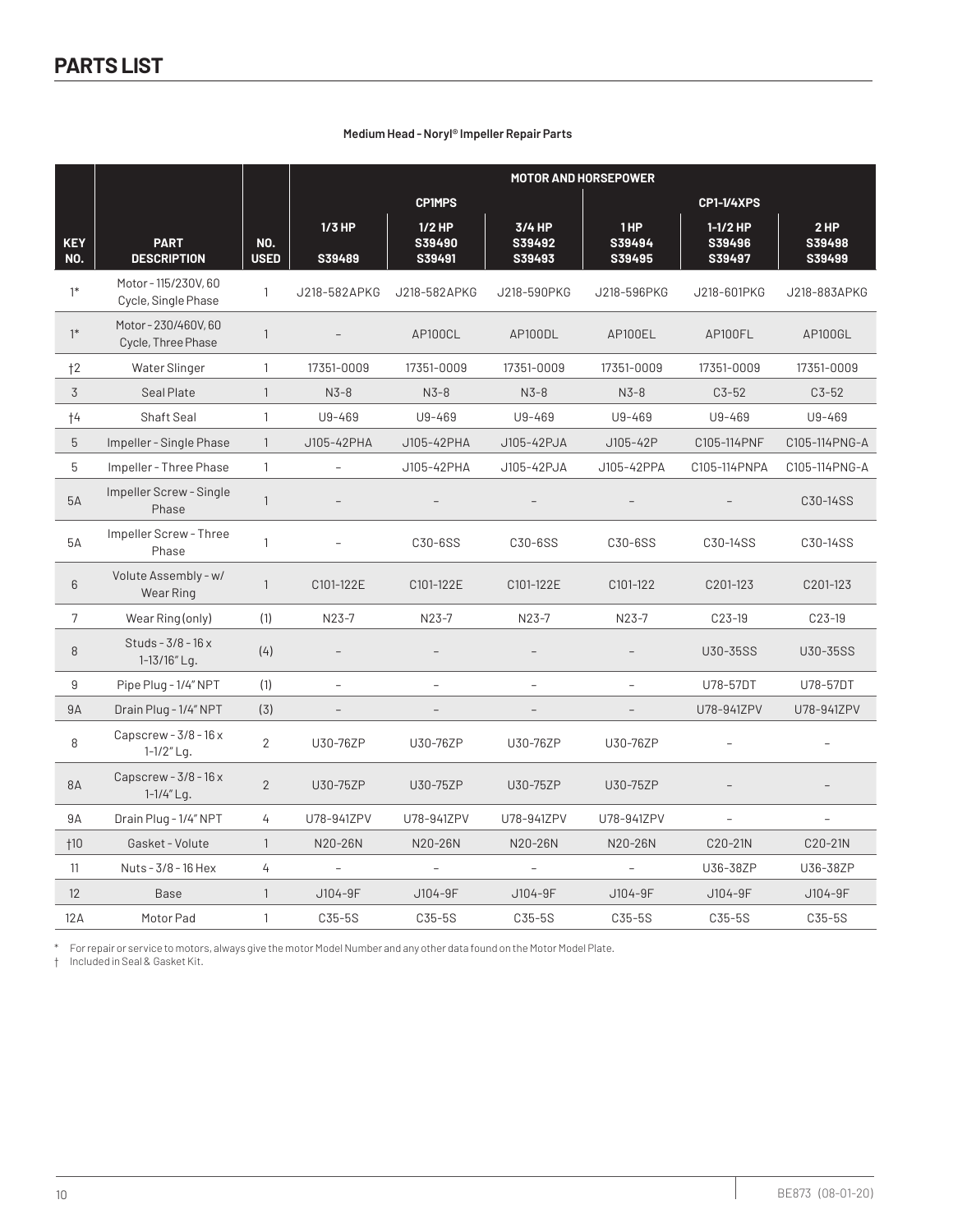#### **Medium Head - Brass Impeller Repair Parts**

|                          |                                             |                           | <b>MOTOR AND HORSEPOWER</b>  |                                   |                          |                                |                         |                              |
|--------------------------|---------------------------------------------|---------------------------|------------------------------|-----------------------------------|--------------------------|--------------------------------|-------------------------|------------------------------|
|                          |                                             |                           | <b>CB1MPS</b>                |                                   | CB1-1/4XPS               |                                |                         | <b>CB1-1/2XPS</b>            |
| <b>KEY</b><br><b>NO.</b> | <b>PART</b><br><b>DESCRIPTION</b>           | <b>NO.</b><br><b>USED</b> | $1/2$ HP<br>S39503<br>S39504 | 3/4 HP<br>S39505<br><b>S39506</b> | 1HP<br>S39507<br>S39508  | $1-1/2$ HP<br>S39509<br>S39510 | 2HP<br>S39511<br>S39512 | 2-1/2 HP<br>S39513<br>S39514 |
| $1*$                     | Motor-115/230V, 60<br>Cycle, Single Phase   | $\mathbf{1}$              | J218-582APKG                 | J218-590PKG                       | J218-596PKG              | J218-601PKG                    | J218-883APKG            | J218-628APKG                 |
| $1^*$                    | Motor-230/460V, 60<br>Cycle, Three Phase    | $\mathbf{1}$              | AP100CL                      | AP100DL                           | AP100EL                  | AP100FL                        | AP100GL                 | AP100G5L                     |
| $+2$                     | Water Slinger                               | 1                         | 17351-0009                   | 17351-0009                        | 17351-0009               | 17351-0009                     | 17351-0009              | 17351-0009                   |
| 3                        | Seal Plate                                  | $\mathbf{1}$              | $N3-8$                       | $N3-8$                            | $N3-8$                   | $N3 - 52$                      | $C3 - 52$               | $C3-52$                      |
| $+4$                     | Shaft Seal                                  | 1                         | U9-469                       | U9-469                            | U9-469                   | U9-469                         | U9-469                  | U9-469                       |
| 5                        | Impeller - Single Phase                     | $\mathbf{1}$              | J105-42MA                    | J105-42LA                         | J105-42NA                | J105-79B                       | C105-73BA               | C105-80BA                    |
| 5                        | Impeller - Three Phase                      | $\mathbf{1}$              | J105-42MA                    | J105-42LA                         | J105-42NA                | J105-79BA                      | C105-73BA               | C105-80BA                    |
| <b>5A</b>                | Impeller Screw-<br>Single Phase             | $\mathbf{1}$              |                              |                                   |                          |                                | C30-14SS                | C30-14SS                     |
| 5Α                       | Impeller Screw-<br><b>Three Phase</b>       | $\mathbf{1}$              | C30-6SS                      | C30-6SS                           | C30-6SS                  | C30-14SS                       | C30-14SS                | C30-14SS                     |
| $6\phantom{1}$           | Volute Assembly -<br>Complete               | $\mathbf{1}$              |                              |                                   |                          | C201-123                       | C201-123                | C201-123B                    |
| 6                        | Volute Assembly - w/<br>Wear Ring           | $\mathbf{1}$              | C101-122E                    | C101-122E                         | C101-122                 |                                |                         |                              |
| $\overline{7}$           | Wear Ring (only)                            | (1)                       | $N23-7$                      | $N23-7$                           | $N23-7$                  | N23-19                         | C23-19                  | C23-19                       |
| 8                        | Studs - $3/8$ - $16x$<br>1-13/16" Lg.       | (4)                       |                              |                                   |                          | U30-35SS                       | U30-35SS                | U30-35SS                     |
| $\boldsymbol{9}$         | Drain Plug - 1/4" NPT                       | (4)                       |                              |                                   |                          | U78-941ZPV                     | U78-941ZPV              | U78-941ZPV                   |
| 8                        | Capscrew $-3/8 - 16x$<br>$1 - 1/2"$ Lg.     | $\overline{2}$            | U30-76ZP                     | U30-76ZP                          | U30-76ZP                 | $\overline{a}$                 |                         |                              |
| 8A                       | Capscrew - $3/8$ - $16x$<br>$1 - 1/4''$ Lg. | $\overline{2}$            | U30-75ZP                     | U30-75ZP                          | U30-75ZP                 |                                |                         |                              |
| 9                        | Drain Plug - 1/4" NPT                       | 4                         | U78-941ZPV                   | U78-941ZPV                        | U78-941ZPV               | $\overline{\phantom{a}}$       | $\blacksquare$          | $\qquad \qquad -$            |
| $+10$                    | Gasket - Volute                             | $\mathbf{1}$              | N20-26N                      | N20-26N                           | N20-26N                  | N20-21N                        | C20-21N                 | C20-21N                      |
| 11                       | Nuts - 3/8 - 16 Hex                         | 4                         | $\bar{ }$                    | $\frac{1}{2}$                     | $\overline{\phantom{a}}$ | U36-38ZP                       | U36-38ZP                | U36-38C                      |
| 12                       | <b>Base</b>                                 | $\mathbf{1}$              | J104-9F                      | J104-9F                           | J104-9F                  | J104-9F                        | J104-9F                 | J104-9F                      |
| 12A                      | Motor Pad                                   | $\mathbf{1}$              | C35-5S                       | C35-5S                            | C35-5S                   | C35-5S                         | C35-5S                  | C35-5S                       |

\* For repair or service to motors, always give the motor Model Number and any other data found on the Motor Model Plate.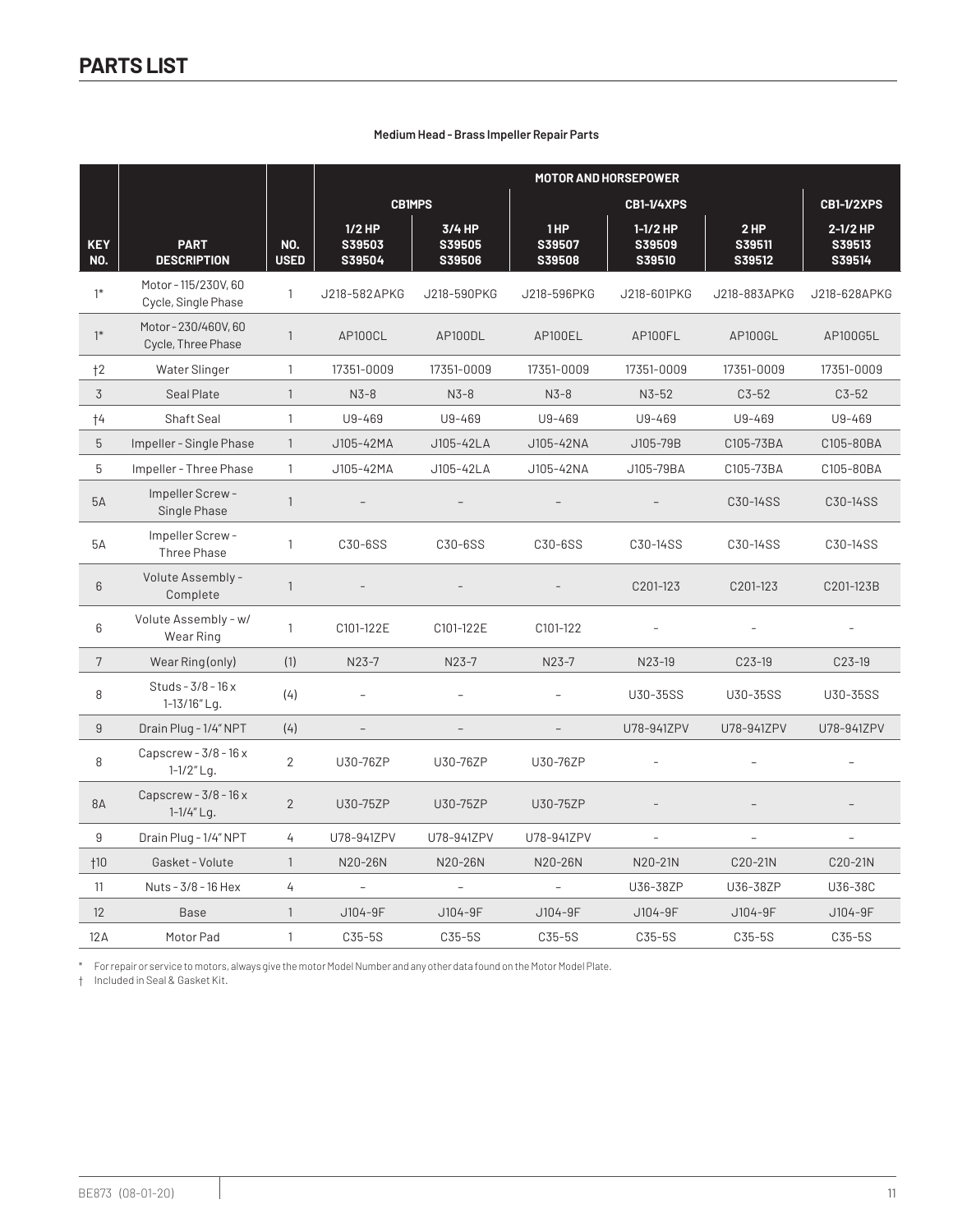|                          |                                           |                           | <b>MOTOR AND HORSEPOWER</b>  |                            |                         |                                |                         |                              |
|--------------------------|-------------------------------------------|---------------------------|------------------------------|----------------------------|-------------------------|--------------------------------|-------------------------|------------------------------|
|                          |                                           |                           |                              | <b>CP1XPHS</b>             |                         |                                | CP1-1/4TPHS             | CP1-1/2TPHS                  |
| <b>KEY</b><br><b>NO.</b> | <b>PART</b><br><b>DESCRIPTION</b>         | <b>NO.</b><br><b>USED</b> | $1/2$ HP<br>S39516<br>S39517 | 3/4 HP<br>S39518<br>S39519 | 1HP<br>S39520<br>S39521 | $1-1/2$ HP<br>S39522<br>S39523 | 2HP<br>S39524<br>S39525 | 2-1/2 HP<br>S39526<br>S39527 |
| $1*$                     | Motor-115/230V, 60<br>Cycle, Single Phase | 1                         | J218-582APKG                 | J218-590PKG                | J218-596PKG             | J218-601PKG                    | J218-883APKG            | J218-628APKG                 |
| $1*$                     | Motor-230/460V, 60<br>Cycle, Three Phase  | 1                         | AP100CL                      | AP100DL                    | AP100EL                 | AP100FL                        | AP100GL                 | AP100G5L                     |
| $+2$                     | Water Slinger                             | 1                         | 17351-0009                   | 17351-0009                 | 17351-0009              | 17351-0009                     | 17351-0009              | 17351-0009                   |
| 3                        | Seal Plate                                | $\mathbf{1}$              | C3-178                       | C3-178                     | $C3-178$                | $C3 - 178$                     | $C3 - 181$              | $C3 - 181$                   |
| $+4$                     | Shaft Seal                                | 1                         | U9-469                       | U9-469                     | U9-469                  | U9-469                         | U9-469                  | U9-469                       |
| 5                        | Impeller - Single Phase                   | $\mathbf{1}$              | C105-92PNX                   | C105-92PMX                 | C105-92PLX              | C105-92PBX                     | C105-214PCA             | C105-214PA                   |
| 5                        | Impeller - Three Phase                    | 1                         | C105-92PNXA                  | C105-92PMXA                | C105-92PLXA             | C105-92PBXA                    | C105-214PCA             | C105-214PA                   |
| 5A                       | Impeller Screw-<br>Single Phase           | $\mathbf{1}$              |                              |                            |                         |                                | C30-14SS                | C30-14SS                     |
| 5A                       | Impeller Screw-<br>Three Phase            | 1                         | C30-14SS                     | C30-14SS                   | C30-14SS                | C30-14SS                       | C30-14SS                | C30-14SS                     |
| 6                        | Volute Assembly-<br>Complete              | $\mathbf{1}$              | C101-284A                    | C101-284A                  | C101-284A               | C101-284A                      | C101-264                | C101-264B                    |
| 7                        | Wear Ring (only)                          | (1)                       | C23-27                       | C23-27                     | $C23-27$                | C23-27                         | C23-19                  | C23-19                       |
| 8                        | Capscrew - $3/8$ - $16 \times 1$ "        | 2                         |                              |                            | U30-74ZP                | U30-74ZP                       | U30-74ZP                | U30-99SS                     |
| 8A                       | Capscrew - $3/8$ - $16x$<br>$1 - 1/4''$   | (4)                       | U78-75ZP                     | U78-75ZP                   | U78-75ZP                | U78-75ZP                       | U78-75ZP                | U78-104ZP                    |
| 9                        | Drain Plug - 1/4" NPT                     | (3)                       | U78-941ZPV                   | U78-941ZPV                 | U78-941ZPV              | U78-941ZPV                     | U78-941ZPV              | U78-941ZPV                   |
| $\dagger$ 10             | Gasket - Volute                           | 1                         | C20-121N                     | C20-121N                   | C20-121N                | C20-121N                       | C20-122N                | C20-122N                     |
| 12                       | <b>Base</b>                               | $\mathbf{1}$              | J104-9F                      | J104-9F                    | J104-9F                 | J104-9F                        | J104-9F                 | J104-9F                      |
| 12A                      | Motor Pad                                 | 1                         | C35-5S                       | C35-5S                     | C35-5S                  | C35-5S                         | C35-5S                  | C35-5S                       |

#### **High Head - Noryl® Impeller Repair Parts**

\* For repair or service to motors, always give the motor Model Number and any other data found on the Motor Model Plate.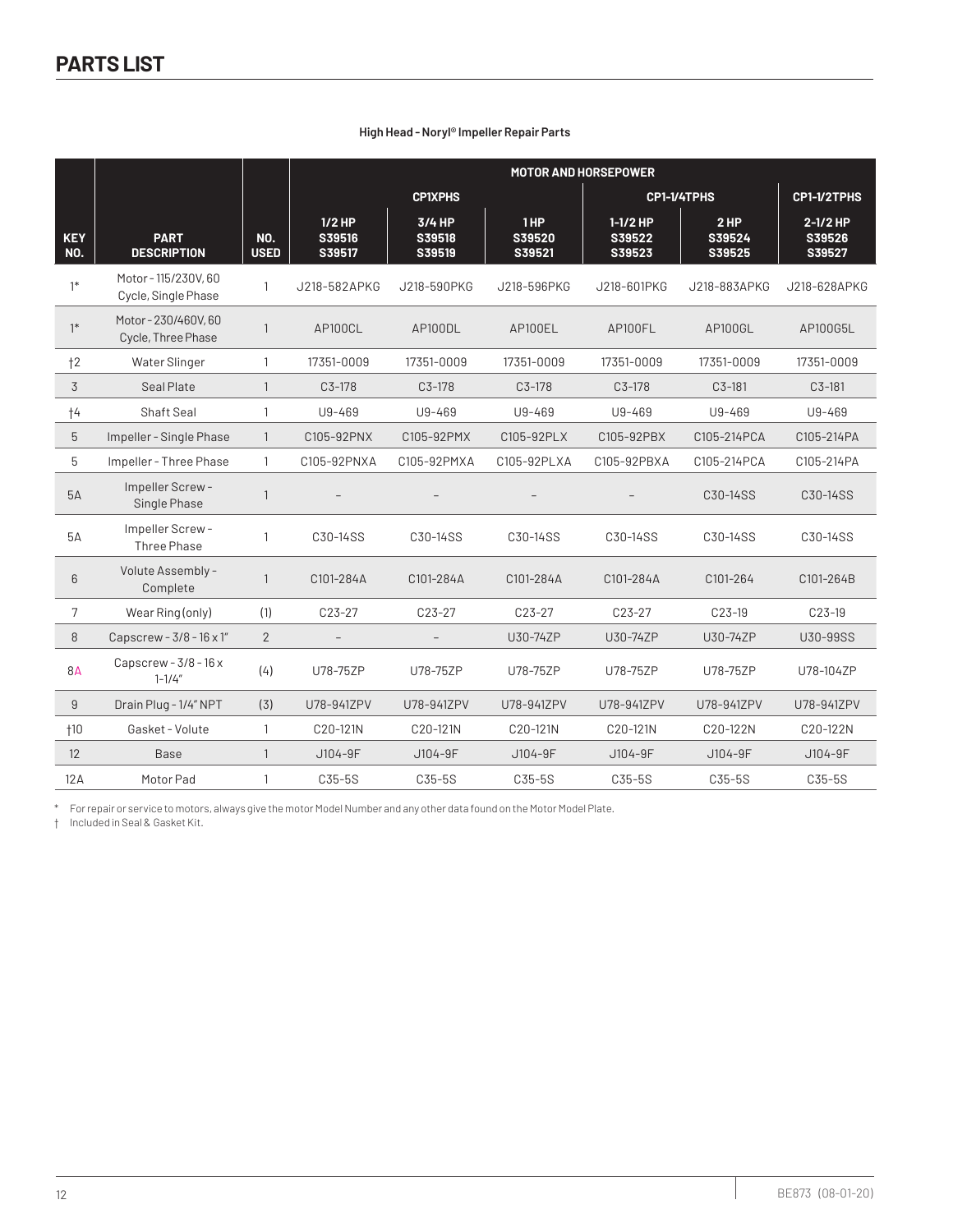| High Head - Brass Impeller Repair Parts |  |  |  |  |
|-----------------------------------------|--|--|--|--|
|-----------------------------------------|--|--|--|--|

|                   |                                           |                           | <b>MOTOR AND HORSEPOWER</b>         |                            |                         |                                |                            |                                |
|-------------------|-------------------------------------------|---------------------------|-------------------------------------|----------------------------|-------------------------|--------------------------------|----------------------------|--------------------------------|
|                   |                                           |                           |                                     | <b>CB1XPHS</b>             |                         |                                | CB1-1/4TPHS                | CB1-1/2TPHS                    |
| <b>KEY</b><br>NO. | <b>PART</b><br><b>DESCRIPTION</b>         | <b>NO.</b><br><b>USED</b> | $1/2$ HP<br>S39529<br><b>S39530</b> | 3/4 HP<br>S39531<br>S39532 | 1HP<br>S39533<br>S39534 | $1-1/2$ HP<br>S39535<br>S39536 | $2$ HP<br>S39537<br>S39538 | $2-1/2$ HP<br>S39539<br>S39540 |
| $1*$              | Motor-115/230V, 60<br>Cycle, Single Phase | 1                         | J218-582APKG                        | J218-590PKG                | J218-596PKG             | J218-601PKG                    | J218-883APKG               | J218-628APKG                   |
| $1^*$             | Motor-230/460V, 60<br>Cycle, Three Phase  | $\mathbf{1}$              | AP100CL                             | AP100DL                    | AP100EL                 | AP100FL                        | AP100GL                    | AP100G5L                       |
| $+2$              | Water Slinger                             | $\mathbf{1}$              | 17351-0009                          | 17351-0009                 | 17351-0009              | 17351-0009                     | 17351-0009                 | 17351-0009                     |
| 3                 | Seal Plate                                | $\mathbf{1}$              | $C3-178$                            | $C3-178$                   | $C3-178$                | $C3-178$                       | $C3-181$                   | $C3 - 181$                     |
| $+4$              | Shaft Seal                                | $\mathbf{1}$              | U9-469                              | U9-469                     | U9-469                  | U9-469                         | U9-469                     | U9-469                         |
| 5                 | Impeller - Single Phase                   | $\mathbf{1}$              | C5-256BA                            | C5-256BAA                  | C5-254BA                | C5-254BC                       | C5-297BB                   | C5-297B                        |
| 5                 | Impeller - Three Phase                    | $\mathbf{1}$              | C5-256BA                            | C5-256BAA                  | C5-254BA                | C5-254BC                       | C5-297BB                   | C5-297B                        |
| <b>5A</b>         | Impeller Screw-<br>Single Phase           | $\mathbf{1}$              |                                     |                            |                         |                                | C30-14SS                   | C30-14SS                       |
| 5A                | Impeller Screw-<br>Three Phase            | $\mathbf{1}$              | C30-14SS                            | C30-14SS                   | C30-14SS                | C30-14SS                       | C30-14SS                   | C30-14SS                       |
| 6                 | Volute Assembly -<br>Complete             | $\mathbf{1}$              | C101-284A                           | C101-284A                  | C101-284A               | C101-284A                      | C101-264                   | C101-264B                      |
| 7                 | Wear Ring (only)                          | (1)                       | C23-27                              | C23-27                     | $C23-27$                | C23-27                         | C23-19                     | C23-19                         |
| 8                 | Capscrew - $3/8$ - $16 \times 1$ "        | $\overline{2}$            |                                     |                            |                         |                                | U30-74ZP                   | U30-74ZP                       |
| 8A                | Capscrew $-3/8 - 16x$<br>$1 - 1/4"$       | $\overline{2}$            | U30-75ZP                            | U30-75ZP                   | U30-75ZP                | U30-75ZP                       | U30-75ZP                   | U30-75ZP                       |
| 8                 | Capscrew - $3/8$ - $16 \times 1$ "        | $\overline{2}$            | U30-74ZP                            | U30-74ZP                   | U30-74ZP                | U30-74ZP                       | U30-74ZP                   | U30-74ZP                       |
| 9                 | Drain Plug - 1/4" NPT                     | (4)                       | U78-941ZPV                          | U78-941ZPV                 | U78-941ZPV              | U78-941ZPV                     | U78-941ZPV                 | U78-941ZPV                     |
| $\dagger$ 10      | Gasket - Volute                           | $\mathbf{1}$              | C20-121N                            | C20-121N                   | C20-121N                | C20-121N                       | C20-122N                   | C20-122N                       |
| 12                | Base                                      | 1                         | J104-9F                             | J104-9F                    | J104-9F                 | J104-9F                        | J104-9F                    | J104-9F                        |
| 12A               | Motor Pad                                 | $\mathbf{1}$              | C35-5S                              | C35-5S                     | C35-5S                  | C35-5S                         | C35-5S                     | C35-5S                         |

\* For repair or service to motors, always give the motor Model Number and any other data found on the Motor Model Plate.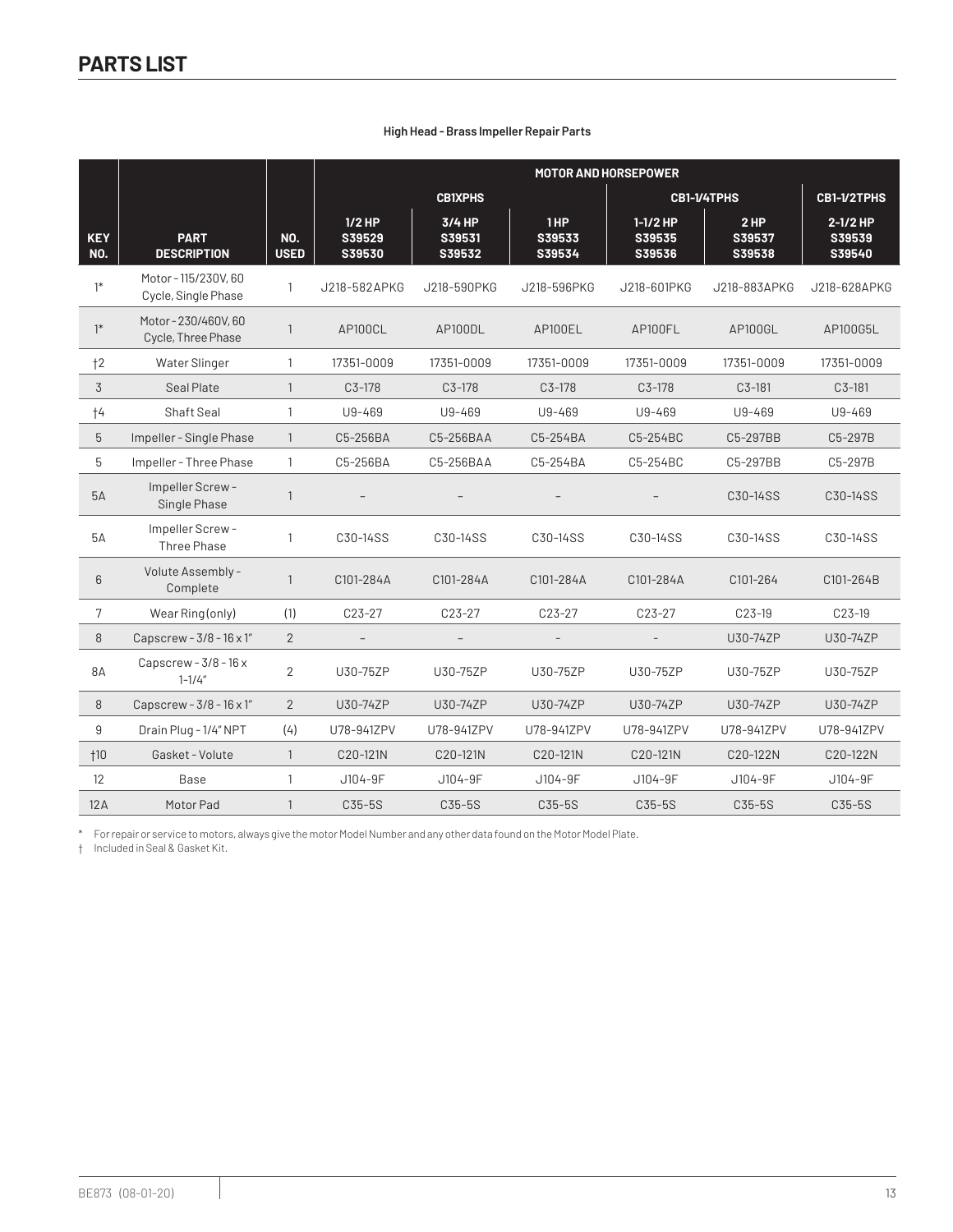# **TROUBLESHOOTING**

| <b>SYMPTOM</b>                 | <b>POSSIBLE CAUSE</b>                                                   | <b>CORRECTIVE ACTION</b>                                                                   |
|--------------------------------|-------------------------------------------------------------------------|--------------------------------------------------------------------------------------------|
| Failure to pump:               | Pump not properly primed.                                               | Make sure pump casing and suction line<br>are full of water. See priming instructions.     |
| Reduced capacity and/or head:  | Air pockets or leaks in suction line.                                   | Check suction piping.                                                                      |
|                                | Clogged impeller.                                                       | Remove and clean.                                                                          |
|                                | Air leaks in suction line. Check suction<br>piping.                     |                                                                                            |
| Pump loses prime:              | Excessive suction lift and operating too<br>near shut-off point.        | Move pump neaer to water level.                                                            |
|                                | Water level drops while pumping,<br>uncovering suction piping.          | Check water supply. Add length of pipe<br>to suction to keep submerged end under<br>water. |
| Mechanical troubles and noise: | Bent shaft and/or damaged bearings.                                     | Take motor to authorized motor repair<br>shop.                                             |
|                                | Suction and/or discharge piping not<br>properly supported and anchored. | See that all piping is supported to relieve<br>strain on pump assembly.                    |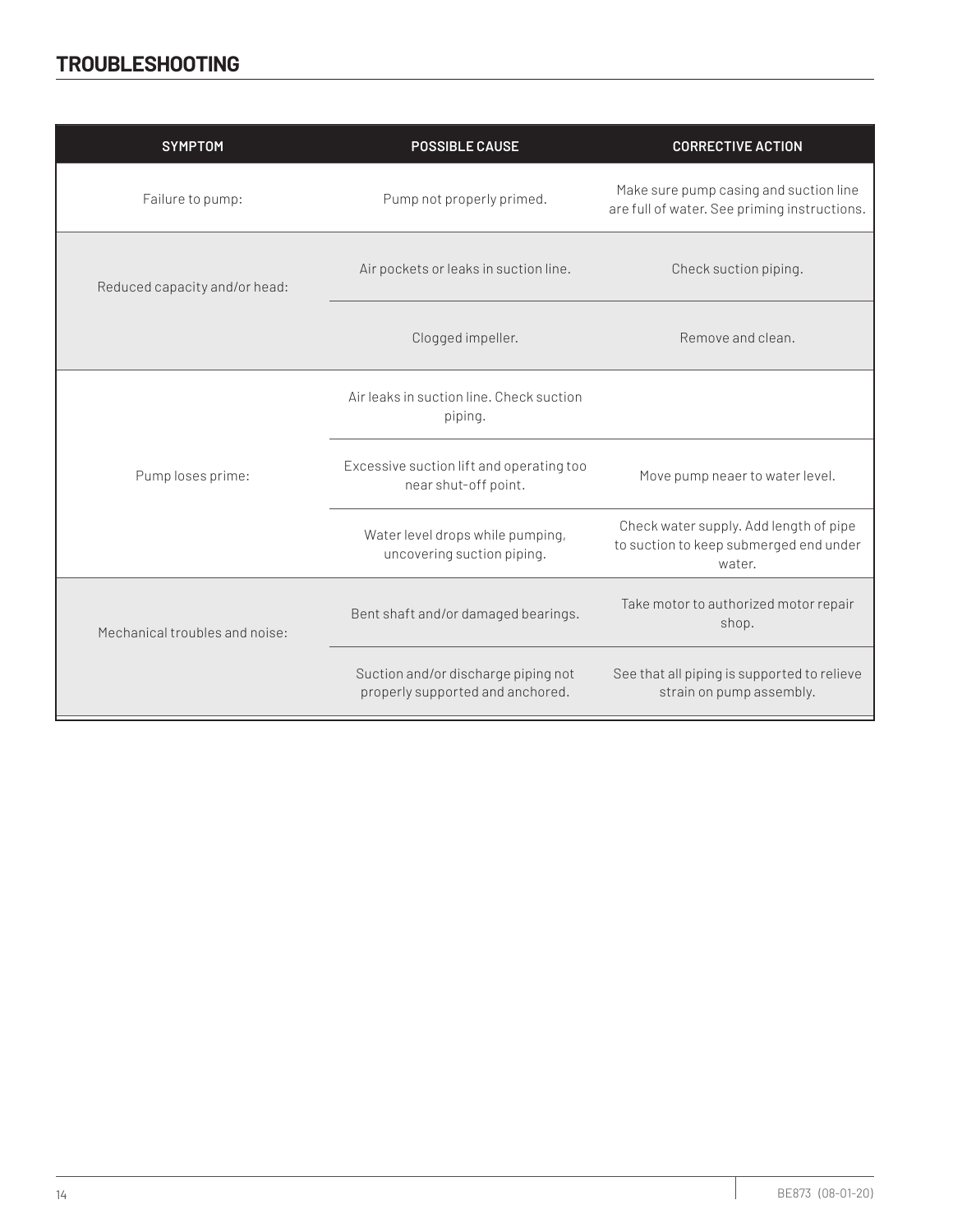# **Warranty**

Pentair BERKELEY® warrants to the original consumer purchaser ("Purchaser" or "You") of the products listed in the table below, that they will be free from defects in material and workmanship for the Warranty Period shown in the table below.

| Product                                                                                                   | <b>Warranty Period</b>                                                                                            |
|-----------------------------------------------------------------------------------------------------------|-------------------------------------------------------------------------------------------------------------------|
| <b>Water Systems:</b>                                                                                     |                                                                                                                   |
| Water Systems Products – jet pumps, small centrifugal pumps, submersible pumps and<br>related accessories | whichever occurs first:<br>12 months from date of original installation, or<br>18 months from date of manufacture |
| Pentair Pro-Source <sup>®</sup> Composite Tanks                                                           | 5 years from date of original installation                                                                        |
| Pentair Pro-Source Steel Pressure Tanks                                                                   | 5 years from date of original installation                                                                        |
| Pentair Pro-Source Epoxy-Lined Tanks                                                                      | 3 years from date of original installation                                                                        |
| <b>Agricultural/Commercial:</b>                                                                           |                                                                                                                   |
| Centrifugals – close-coupled motor drive, frame mount, SAE mount, engine drive, VMS, SSCX,<br><b>SSHM</b> | 12 months from date of original installation, or<br>24 months from date of manufacture                            |
| Submersible Turbines, 6" diameter and larger                                                              | 12 months from date of original installation, or<br>24 months from date of manufacture                            |

Our warranty will not apply to any product that, in our sole judgement, has been subject to negligence, misapplication, improper installation, or improper maintenance. Examples that may result in denial of a warranty claim (this list is not all inclusive):

- Damage caused by careless handling, improper repackaging, or shipping.
- Damage due to misapplication, misuse, abuse, or failure to operate equipment as specified in the owner's manual.
- Damage caused by failure to install products as specified in the owner's manual.
- Damage due to unauthorized product modifications or failure to use Pentair original replacement parts.
- Damage caused by negligence, or failure to properly maintain products as specified in the owner's manual.
- Damage caused by water freezing inside the product.
- Accidental damage, fire, acts of God, or other circumstances outside the control of Pentair.

Without limiting the foregoing, operating a three phase motor with single phase power through a phase converter will void the warranty. Note also that three phase motors must be protected by three-leg, ambient compensated, extra-quick trip overload relays of the recommended size or the warranty is void.

All impeller diameters specified in the BEC2 pump sizing program have been tested and determined to not exceed the service factor of the specified motor. Oversized impeller diameters can be requested, however, use of an oversized impeller will void any warranty claims.

Your only remedy, and BERKELEY's only duty under this warranty, is that BERKELEY repair or replace defective products (at BERKELEY's choice). THE REMEDIES DESCRIBED HERE ARE YOUR SOLE AND EXCLUSIVE REMEDIES AND OUR ENTIRE LIABILITY FOR ANY BREACH OF THIS WARRANTY.

You must pay all labor and shipping charges associated with the warranty and must request warranty service through the installing dealer as soon as a problem is discovered. No request for service will be accepted if received after the Warranty Period has expired. This warranty is not transferable.

BERKELEY'S LIABILITY SHALL UNDER NO CIRCUMSTANCES EXCEED THE ACTUAL AMOUNT PAID BY YOU FOR THE PRODUCT AT ISSUE. BERKELEY SHALL NOT, UNDER ANY CIRCUMSTANCES, BE LIABLE FOR ANY CONSEQUENTIAL, INCIDENTAL, SPECIAL, PUNITIVE, OR CONTINGENT DAMAGES OR LOSSES WHATSOEVER, WHETHER DIRECT OR INDIRECT. THE FOREGOING WARRANTY IS EXCLUSIVE. EXCEPT FOR THE WARRANTY SET FORTH HEREIN, BERKELEY MAKES NO WARRANTY WHATSOEVER WITH RESPECT TO THE PRODUCTS, INCLUDING, BUT NOT TO ANY WARRANTIES OF MERCHANTABILITY OR WARRANTY OF FITNESS FOR A PARTICULAR PURPOSE, WHETHER EXPRESS OR IMPLIED BY LAW, COURSE OF DEALING, COURSE OF PERFORMANCE, USAGE OF TRADE OR OTHERWISE.

THE FOREGOING WARRANTIES SHALL NOT EXTEND BEYOND THE DURATION PROVIDED HEREIN. Some states do not allow the exclusion or limitation of incidental or consequential damages or limitations on the duration of an implied warranty, so the above limitations or exclusions may not apply to You. This warranty gives You specific legal rights and You may also have other rights which vary from state to state.

This Warranty is effective July 14, 2020 and replaces all undated warranties and warranties dated before July 14, 2020.

#### **BERKELEY**

293 Wright Street, Delavan, WI 53115 Phone: 888-237-5353 • Fax: 800-321-8793 • Pentair.com/Berkeley In Canada: 490 Pinebush Road, Unit 4, Cambridge, Ontario N1T 0A5 Phone: 800-363-7867 • Fax: 888-606-5484